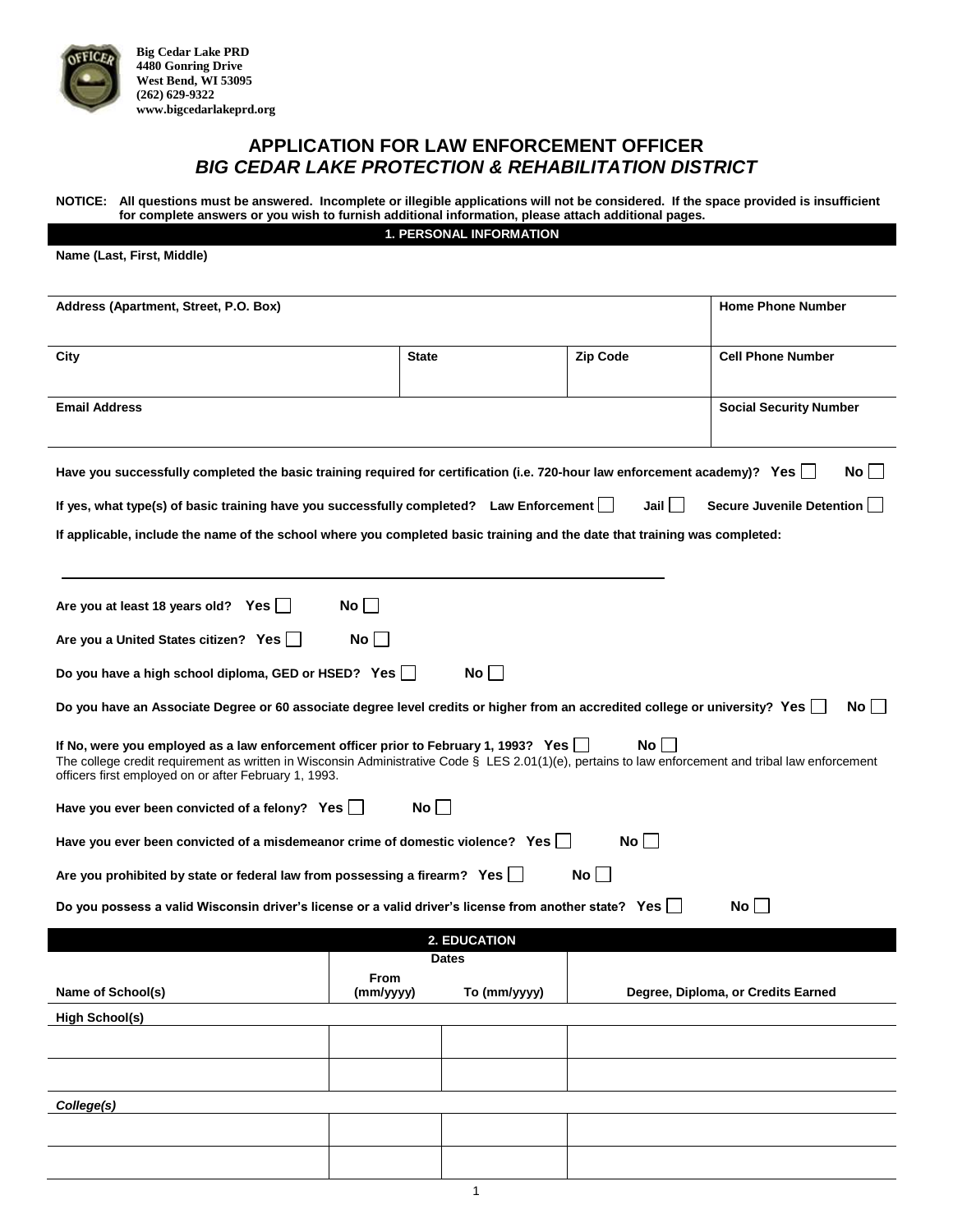#### **3. EMPLOYMENT**

**Begin with current or most recent employer. List chronologically all employment, including summer and part-time employment while attending school. To furnish additional employment information, attach sheets of the same size and format as this application.**

| Name and Address of Employer          | <b>Dates of Employment</b>                                    |                             |  |  |
|---------------------------------------|---------------------------------------------------------------|-----------------------------|--|--|
|                                       | From (mm/yyyy)                                                | To (mm/yyyy)                |  |  |
| Name of Employer:                     |                                                               |                             |  |  |
| Address:                              | $Full-Time$<br>Part-Time                                      | <b>Annual Salary/Wages:</b> |  |  |
| City:                                 | State:                                                        | Zip Code:                   |  |  |
| Supervisor's Name / Telephone Number: | May we contact the employer / supervisor?<br>Yes $\Box$<br>No |                             |  |  |
| Position and kind of work:            | <b>Reason for Leaving:</b>                                    |                             |  |  |
|                                       |                                                               |                             |  |  |
|                                       | <b>Dates of Employment</b>                                    |                             |  |  |
| Name and Address of Employer          | From (mm/yyyy)                                                | To (mm/yyyy)                |  |  |
| Name of Employer:                     |                                                               |                             |  |  |
| Address:                              | Part-Time<br>$Full-Time$                                      | <b>Annual Salary/Wages:</b> |  |  |
| City:                                 | State:                                                        | Zip Code:                   |  |  |
| Supervisor's Name / Telephone Number: | May we contact the employer / supervisor?<br>Yes $\Box$<br>No |                             |  |  |
| Position and kind of work:            | <b>Reason for Leaving:</b>                                    |                             |  |  |
|                                       | <b>Dates of Employment</b>                                    |                             |  |  |
| Name and Address of Employer          | From (mm/yyyy)                                                | To (mm/yyyy)                |  |  |
| Name of Employer:                     |                                                               |                             |  |  |
| Address:                              | Part-Time $\Box$<br>$Full-Time$                               | <b>Annual Salary/Wages:</b> |  |  |
| <b>City</b>                           | State:                                                        | Zip Code:                   |  |  |
| Supervisor's Name / Telephone Number: | May we contact the employer / supervisor?<br>Yes $\Box$<br>No |                             |  |  |
| Position and kind of work:            | <b>Reason for Leaving:</b>                                    |                             |  |  |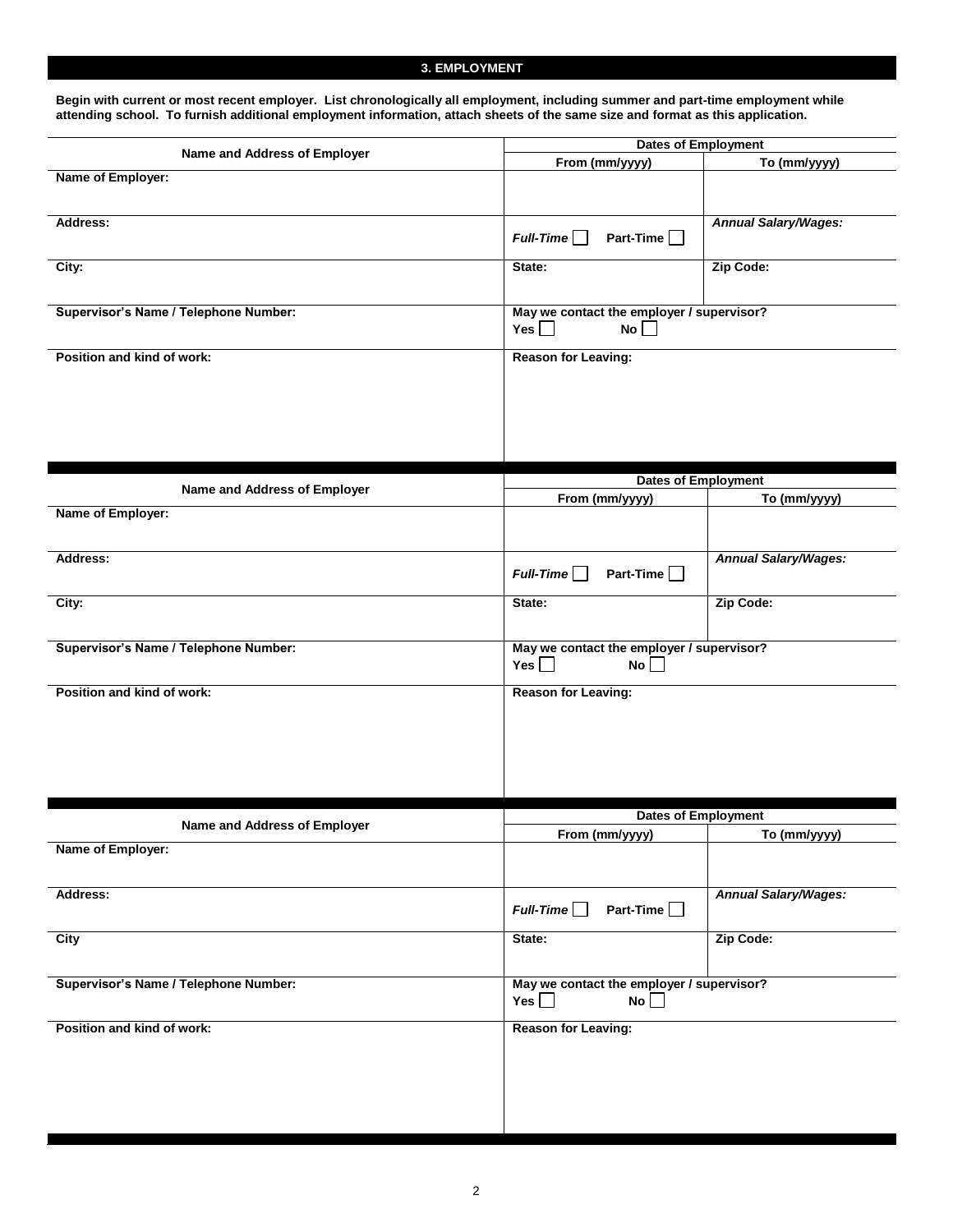| <b>4. MILITARY SERVICE</b>                                                        |                          |                 |                                         |                      |                                        |  |  |
|-----------------------------------------------------------------------------------|--------------------------|-----------------|-----------------------------------------|----------------------|----------------------------------------|--|--|
| <b>Branch of Service</b>                                                          | <b>From</b><br>(mm/yyyy) | To<br>(mm/yyyy) | <b>Active Duty or</b><br><b>Reserve</b> | <b>Highest Grade</b> | <b>Skill Specialty or Primary Duty</b> |  |  |
|                                                                                   |                          |                 |                                         |                      |                                        |  |  |
|                                                                                   |                          |                 |                                         |                      |                                        |  |  |
|                                                                                   |                          |                 |                                         |                      |                                        |  |  |
|                                                                                   |                          |                 |                                         |                      |                                        |  |  |
| No<br>Not Applicable<br><b>Honorably Discharged from Military Service?</b><br>Yes |                          |                 |                                         |                      |                                        |  |  |
| ------------                                                                      |                          |                 |                                         |                      |                                        |  |  |

**5. REFERENCES**

**Give three references (not relatives, or present employer; avoid listing members of the clergy).**

**Name:** 

**Position/Title/Profession:** 

**Number of Years Acquainted:** 

**Address:** 

**City/State/Zip:** 

**Telephone Number:** 

**Name:** 

**Position/Title/Profession:** 

**Number of Years Acquainted:** 

**Address:** 

**City/State/Zip:** 

**Telephone Number:** 

**Name: Position/Title/Profession: Number of Years Acquainted: Address: City/State/Zip: Telephone Number:**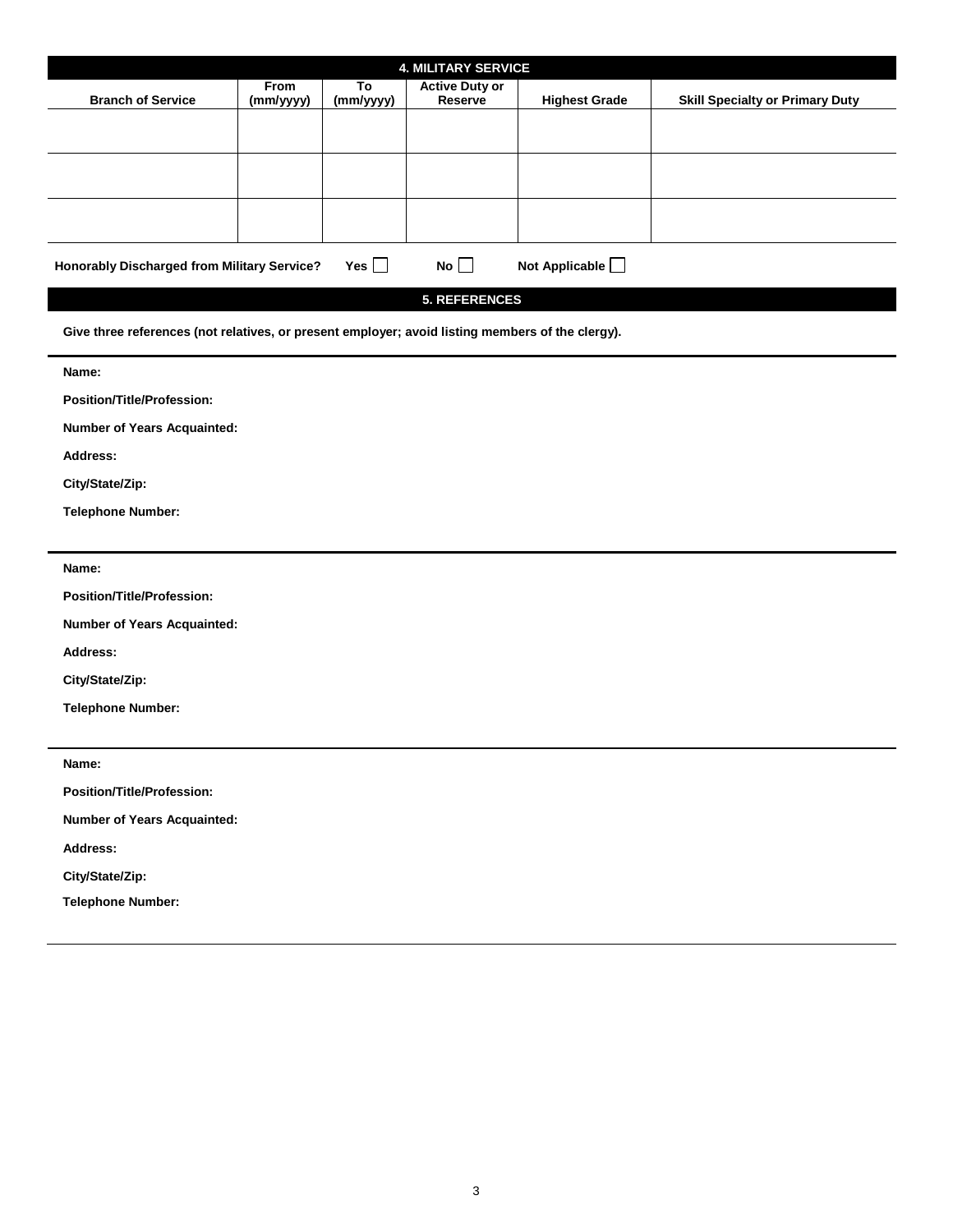# **APPLICANT PLEASE READ CAREFULLY AND SIGN BELOW**

Information provided and statements made as part of this application may be grounds for not employing you or for dismissing you after you begin work. All information and statements made are subject to verification.

#### **CERTIFICATION**

ALL INFORMATION PROVIDED AND STATEMENTS MADE BY ME AS PART OF THIS APPLICATION, OR AS PART OF ANY ADDITIONAL INFORMATION PROVIDED IN SUPPORT OF THIS APPLICATION, ARE COMPLETE, CORRECT, AND TRUE TO THE BEST OF MY KNOWLEDGE.

I UNDERSTAND THAT IF I AM EMPLOYED, FALSE INFORMATION PROVIDED OR FALSE STATEMENTS MADE AS PART OF THIS APPLICATION MAY BE CONSIDERED AS CAUSE FOR DISMISSAL.

Applicants Signature **Date Signature** Date Signed

Under the provisions of § 19.36, Wis. Stats., I request that my identity as an applicant for this position not be revealed without my consent or until required under law.

Applicants Signature Date Signed Applicants Signature Date Signed Date Signed

#### **Submit Completed Application Materials:**

**Via US Mail:**

Big Cedar Lake PRD 4480 Gonring Drive West Bend, WI 53095

**Via E-Mail:** [bigcedarlakeprd@gmail.com](mailto:bigcedarlakeprd@gmail.com)

**Via Fax:** Attn: Application for employment (262) 629-1019